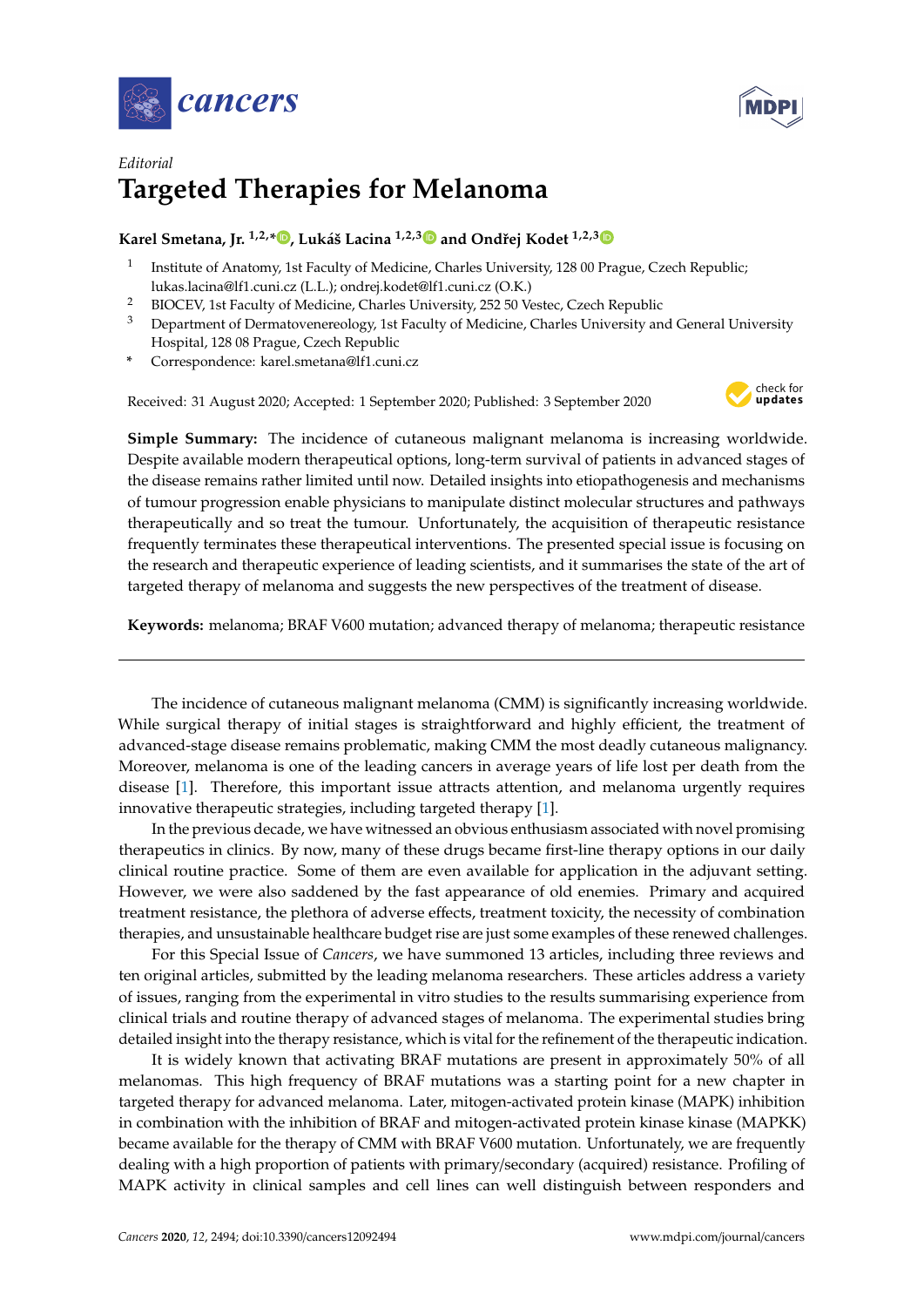non-responders, which can help to select patients for this type of therapy [\[2\]](#page-2-1). Pyridinyl imidazole compounds SB202190, SB203580 and SB590085 can be used to block the proliferation pathways in BRAF V600E melanoma cells. These molecules directly inhibit BRAF V600E kinase, and they also influence the lysosomes of cancer cells. Together, this may have a significant inhibitory impact on melanoma biology. The possible therapeutic effect of these compounds in clinics is promising [\[3\]](#page-2-2). The therapy of CMM with BRAF mutation is also addressed by Ruggiero and co-workers at the tissue culture level [\[4\]](#page-3-0). Their results demonstrate the role played by autocrine production of neuregulin in ErbB3 activity in the phosphorylation and AKT (protein kinase B) activation in the population of cancer cells, which can influence the biological properties of melanoma cells. Moreover, the activation of PI3K/AKT/mTOR (phosphatidylinositol-3-kinase/AKT/mammalian target of rapamycin) signalling plays a significant role in the mechanism of resistance to targeted therapy.

The expression of Raf kinase inhibitor protein (RKIP) is inversely associated with the aggressiveness of several types of cancers. Unfortunately, data about its role in CMM have so far been limited. Cristina Penas and co-workers [\[5\]](#page-3-1) have clearly shown that RKIP is more extensively expressed in nevi than in CMM. Inverse association between RKIP expression and cell migration, differentiation and epithelial to mesenchymal interaction was also shown in CMM cells in vitro. RKIP detection in tumour samples can therefore be useful for diagnostics and refinement of the therapeutic indication. The therapeutic manipulation of RKIP can be used as a potential therapeutic modality in the future.

The KIT (receptor tyrosine kinase protein) oncogene plays a significant role in various aspects of melanoma biology. Somatic mutation in the c-KIT (tyrosine-protein kinase KITgene) represents only about 2–4% of somatic mutations in CMM in the Caucasian population (10% in Asians), but in mucosal and acral lentiginous melanoma, it is found in about 20% of cases. KIT inhibitors such as Nilotinib are efficient in the elimination of melanoma cells with mutation of this oncogene. Unfortunately, the KIT-mutated cells readily acquire resistance to inhibitors, with a positive contribution of FGF-2. So, the combination of KIT inhibition with the application of FGF receptor that immobilises FGF-2 could be a relevant approach in future therapy of CMM patients with mutated KIT [\[6\]](#page-3-2).

In recent years, the stromal cells and mechanisms of the microenvironment have emerged as important factors in driving invasion and metastasis. Obviously, melanoma cells are not the only target within the tumour. Melanoma cells are components of a complicated tumour ecosystem in which the cancerous and noncancerous cells interact. The stroma represented by various non-malignant cells is not an innocent bystander and forms an indispensable functional unit that influences the progression of CMM [\[7\]](#page-3-3). The multiple facets of stromal biology in CMM and its role in potential induction of resistance to anticancer therapy is extensively summarised in the review by Diazzi and colleagues [\[8\]](#page-3-4). The presence of fibrotic stroma with cancer-associated fibroblasts in CMM seems to be one of the markers of poor prognosis in patients with advanced disease. The resistance to targeted therapy depends, in addition to other parameters, on the production of extracellular matrix as well as cytokines, including inflammation-supporting molecules, by the noncancerous cells of CMM stroma. Therefore, application of anti-fibrotic drugs such as Nintenadib or Sorafenib can be useful in the therapy of CMM with extensive fibrotic stroma.

The majority of articles in this Special Issue focus on various aspects of clinical application of the targeted therapy of CMM. The dabrafenib/trametinib (DAB/TRA) combination is used for therapy of BRAF-mutated patients. However, the clinical results exhibit a tremendous inter-individual variability between the treated patients. To adjust the therapeutic protocols and to improve the efficacy of anti-melanoma therapy, pharmacokinetic measurements of the therapeutics are desirable. This approach highlights the importance of individualised pharmacokinetic monitoring [\[9\]](#page-3-5). To monitor the efficiency of MAPK inhibitors, TERT (telomerase reverse transcriptase) promoter region mutations can be used as a biomarker. These mutations may impact the progression-free survival of patients with generalised CMM [\[10\]](#page-3-6).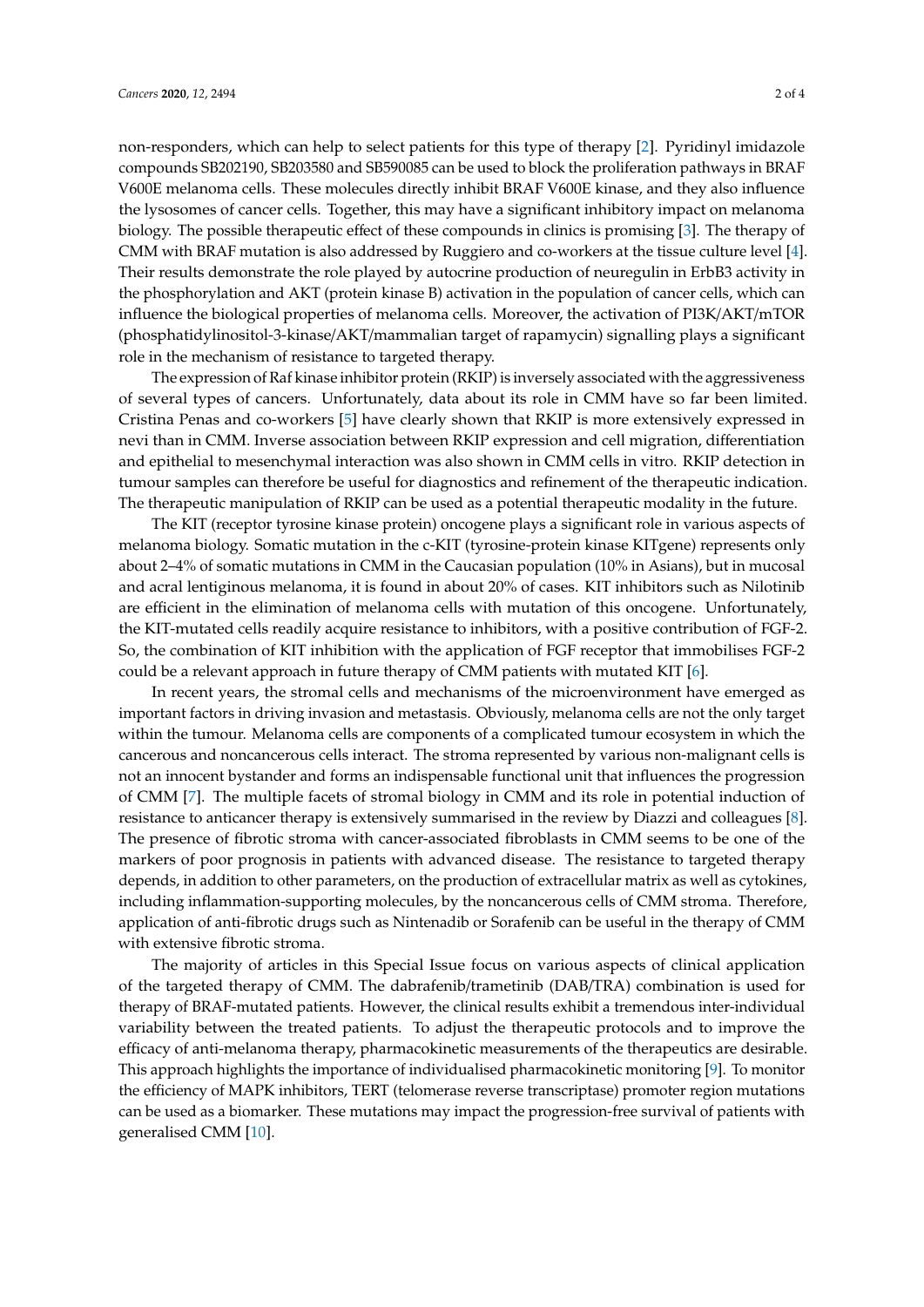The therapeutic combination targeting mutated BRAF along with anti-PD1 therapy represents a highly efficient strategy in suitable patients. It offers a safe combination of improved survival, better therapeutic response and higher life quality of patients with generalised CMM [\[11\]](#page-3-7).

Traditional chemotherapeutic agent Dacarbazine has been an important therapeutic option in melanoma treatment for many years. Until now, unresectable NRAS (N rat sarcoma)-mutated CMM represent a serious therapeutic challenge. The presented phase 2 clinical trial has demonstrated that MEK (mitogen-activated protein kinase kinase) 1/MEK2 inhibitor Pimasertib exhibits anticancer activity with a safety profile consistent with Dacarbazine [\[12\]](#page-3-8).

In clinical practice, some common adverse effects can easily hamper all therapeutic efforts. MEK inhibitors significantly improve the efficacy of BRAF inhibition in comparison with BRAF inhibitor application only. Of note, some adverse effects, such as extensive vomiting and diarrhoea, were more frequently observed under combined therapy than in monotherapy [\[13\]](#page-3-9).

A concise overview summarising the molecular background of brain metastasising of CMM and utilisation of these data in experimental therapy included in several clinical studies show new approaches to improving the clinical outcome of patients with metastatic central nervous system involvement [\[14\]](#page-3-10).

A report from Germany summarising data on targeted therapy demonstrates the efficiency of this therapeutic approach in comparison with classical chemotherapy or adjuvant therapy using interferon. Of note, this study demonstrates that the efficiency of CMM therapy is region dependent. Surprisingly, a significant difference between the eastern and western regions in Germany was identified even a quarter of a century after the German reunion. Importantly, this indicates the profound impact of the economic level on patients suffering from the CMM and their survival [\[15\]](#page-3-11). CMM is a complex disease with multiple genetic alterations at the single-cell level under important epigenetic control of the cancer microenvironment. Individualised and closely targeted therapy of CMM must inevitably be based on the detailed molecular analysis of individual patients. Then and only then can it avoid the risk of therapeutic resistance acquisition and improve the survival rate and life quality of patients, as presented by authors of this Special Issue. However, collectively, prevention, public awareness, precise clinical diagnosis, and early surgical excision in an early stage of CMM still constitute the most efficient and cost-effective approach to CMM therapy with the greatest benefit for patients.

**Funding:** Authors were funded by the Czech Science Foundation under grant no. 18-11908S, by the Operational Programme Research, Development and Education under the project "Centre for Tumour Ecology—Research of the Cancer Microenvironment Supporting Cancer Growth and Spread" (reg. No. CZ.02.1.01/0.0/0.0/16\_019/0000785), by the Research and Development for Innovations Operational Programme under project no. CZ.1.05/2.1.00/19.0400 (co-funded by the European Regional Development Fund and the state budget of the Czech Republic) and by Charles University Programme PROGRES Q28.

**Acknowledgments:** The authors thank Šárka Takáˇcová for reading of the manuscript and English grammar check.

**Conflicts of Interest:** The authors declare no conflict of interest.

## **References**

- <span id="page-2-0"></span>1. Brustugun, O.T.; Møller, B.; Helland, Å. Years of life lost as a measure of cancer burden on a national level. *Br. J. Cancer* **2020**, *111*, 1014–1020. [\[CrossRef\]](http://dx.doi.org/10.1038/bjc.2014.364) [\[PubMed\]](http://www.ncbi.nlm.nih.gov/pubmed/24983370)
- <span id="page-2-1"></span>2. Krayem, M.; Aftimos, P.; Najem, A.; van den Hooven, T.; van den Berg, A.; Hovestad-Bijl, L.; de Wijn, R.; Hilhorst, R.; Ruijtenbeek, R.; Sabbah, M.; et al. Kinome profiling to predict sensitivity to MAPK inhibition in melanoma and to provide new insights into intrinsic and acquired mechanism of resistance. *Cancers* **2020**, *12*, 512. [\[CrossRef\]](http://dx.doi.org/10.3390/cancers12020512) [\[PubMed\]](http://www.ncbi.nlm.nih.gov/pubmed/32098410)
- <span id="page-2-2"></span>3. Palušová, V.; Renzová, T.; Verlande, A.; Vaclová, T.; Medková, M.; Cetlová, L.; Sedláčková, M.; Hříbková, H.; Slaninová, I.; Krutá, M.; et al. Dual targeting of BRAF and mTOR signaling in melanoma cells with pyridinyl imidazole compounds. *Cancers* **2020**, *12*, 1516.